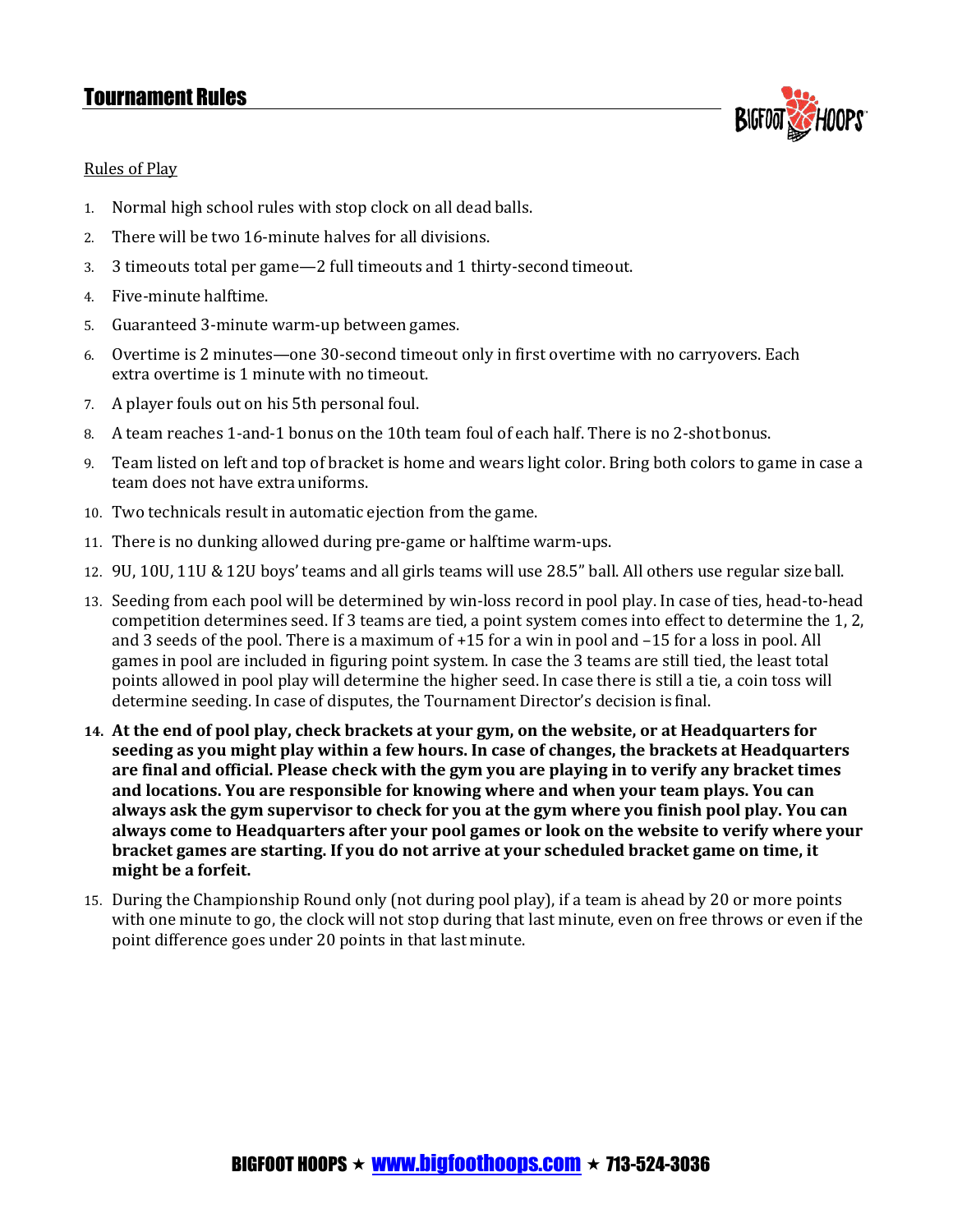#### Age/Grade/Division Rules

#### *For all teams – bring proof of age & grade for all of your players with you to the tournament. This is important.*

- 1. A player can participate in a maximum of two age/grade divisions and a maximum of two teams per tournament, as long as they meet the age/grade requirements for both divisions. They cannot play on two teams in the same age/grade division. If a team loses, a player cannot switch to another team still incompetition.
- 2. For all divisions, all players participating in bracket play must have participated in at least one of the team's pool games.
- 3. **Age/Grade Qualifications by Division:** Ages are based on the grade players are in during the 2020-2021 school year. Age determining date is 9/1/2021 (September 1, 2021).
	- **9U/3rd Grade:** Players in the 3rd grade can be 9 or 10 years old, but cannot turn 11 before 9/1/2021. Players in the 4th grade who want to play down into the 3rd grade division cannot turn 10 before 9/1/2021.
	- **10U/4th Grade:** Players in the 4th grade can be 10 or 11 years old, but cannot turn 12 before 9/1/2021. Players in the 5th grade who want to play down into the 4th grade divisions cannot turn 11 before 9/1/2021.
	- **11U/5th Grade:** Players in the 5th grade can be 11 or 12 years old, but cannot turn 13 before 9/1/2021. Players in the 6th grade who want to play down into the 5th grade division cannot turn 12 before 9/1/2021.
	- **12U/6th Division:** Players in the 6th grade can be 12 or 13 years old, but cannot turn 14 before 9/1/2021. Players in the 7th grade who want to play down into the 6th grade division cannot turn 13 before 9/1/2021.
	- **13U/7th Grade:** Players in the 7th grade can be 13 or 14 years old, but cannot turn 15 before 9/1/2021. Players in the 8th grade who want to play down into the 7th grade division cannot turn 14 before 9/1/2021.
	- **14U/8th Grade:** Players in the 8th grade can be 14 or 15 years old, but cannot turn 16 before 9/1/2021. Players in the 9th grade who want to play down into the 8th grade division cannot turn 15 before 9/1/2021.
	- **15U/9th Grade:** Players in the 9th grade can be 15 or 16 years old, but cannot turn 17 before 9/1/2021. Players in the 10th grade who want to play down into the 9th grade division cannot turn 16 before 9/1/2021.
	- **16U/10th Grade:** Players in the 10th grade can be 16 or 17 years old, but cannot turn 18 before 9/1/2021. Players in the 11th grade who want to play down into the 10th grade division cannot turn 17 before 9/1/2021.
	- **17U / Varsity:** The boys' 17U & girls' Varsity divisions are actually "open divisions," where unsigned seniors with remaining high school eligibility can play. However, players cannot turn 20 before 9/1/2021. Unsigned seniors can play if they have not committed in writing to play for a college at any level. Unsigned prep school players are also eligible to play in our tournaments. If a player has signed a letter of intent and you think they will not qualify because of grades, they still cannot play. The tournament management has the right to exclude any senior from playing. No player who has attended junior college or college may play in this event.

#### **Penalties**

If a player is found to be in violation of the rules above after an event has started, the situation will be referred to the Tournament Director for an official ruling on the penalty to be assessed - up to and including possible expulsion from the tournament. However:

- If any team or player violates any of the above rules, those games where the rules were violated will be deemed as a 15-0 loss. If a game has already taken place in bracket play and the above rules are broken, that team will be eliminated.
- Any player who is associated with the breaking of the above rules will have to sit for at least one game. If a player is found to be over age, they cannot play in that age group. If they have been found to play illegally on two teams and are the correct age, they must sit at least one game and then play only on one team for the remainder of the tournament.
- If the tournament has progressed and a team forfeits per the breaking of a rule, the tournament director will decide the progression of another team advancing.
- For ejection for fighting there is no alternative to being removed from the tournament.

### *The Tournament Director will have the final say regarding any disputes. This tournament is for the kids—let's always keep that in mind.*